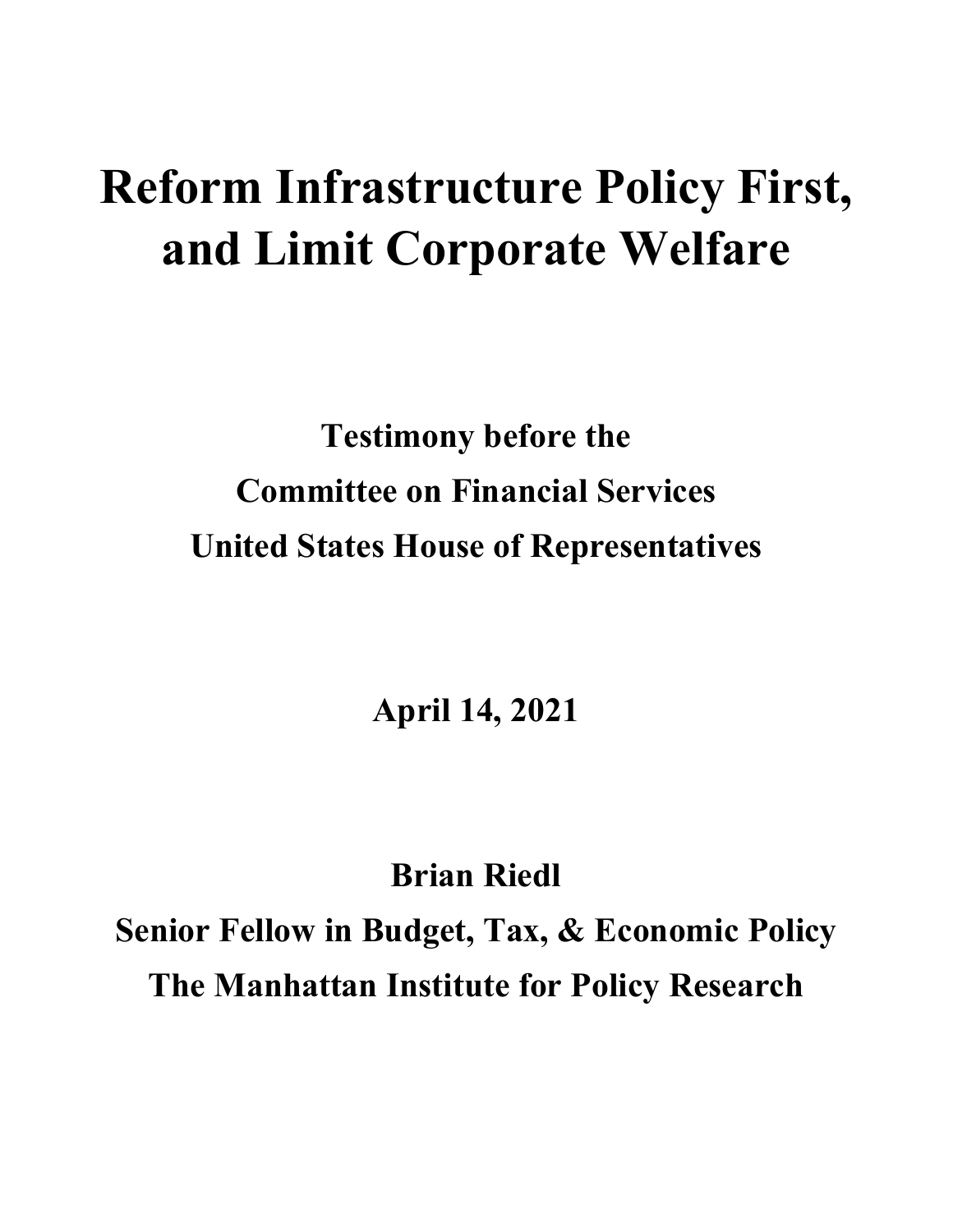Good morning Chairwoman Waters, Ranking Member McHenry, and Members of the Committee. Thank you for inviting me to participate in today's hearing.

My name is Brian Riedl. I am a Senior Fellow in Budget, Tax, & Economic Policy at the Manhattan Institute for Policy Research. The views I express in this testimony are my own, and should not be construed as representing any official position of The Manhattan Institute.

My testimony today will critique President Biden's American Jobs Plan proposal with four main points:<sup>[1](#page-8-0)</sup>

- 1) The \$2.6 trillion cost what would be the most expensive non-emergency law in half of a century is fiscally irresponsible given America's daunting federal budget outlook.
- 2) America's main infrastructure policy challenge is not funding, but rather the slow, bureaucratic, highcost implementation of the policies. Spending another \$1 trillion without making these programs more effective is a poor use of taxpayer dollars.
- 3) Despite the title of "American *Jobs* Plan," there is a broad economic consensus that infrastructure policies do not provide short-term stimulus, and most new construction jobs are redistributed from other jobs.
- 4) The American Jobs Plan includes a historic expansion of corporate grants, loans, and contracts with little-to-no Congressional oversight. Federal micromanagement of innovation and research is the wrong approach.

# **The Daunting Federal Budget Outlook**

First, we must address the sheer enormity of the President's proposal in the context of Washington's deteriorating fiscal outlook. The cost of the American Jobs Plan – \$2.6 trillion over 8 years, an average of 1.25 percent of GDP – would represent the most expensive non-emergency spending bill in at least 50 years.<sup>[2](#page-8-1)</sup> And it follows Washington enacting \$5.4 trillion in (mostly-necessary) pandemic spending over the past 12 months – a total that comprises one-fifth of the entire national debt.

The underlying fiscal outlook is unsustainable. The national debt held by the public is already projected to double from \$17 trillion to \$[3](#page-8-2)5 trillion between the end of 2019 and 2030.<sup>3</sup> If President Biden's entire campaign agenda is enacted, it would mean the national debt rising from \$17 trillion to \$[4](#page-8-3)2 trillion over that period.<sup>4</sup> This would leave the national debt at 130 percent of GDP, or one-quarter higher than at the end of World War II.

And it only gets worse thereafter. The Congressional Budget Office projects that – due overwhelmingly to escalating Social Security and Medicare shortfalls – Washington will run \$100 trillion in baseline budget deficits over the next 30 years. This would leave the national debt at nearly 200 percent of GDP. At the end of that period, government interest payments will consume half of all tax revenues.<sup>[5](#page-8-4)</sup>

That is the *rosy* scenario that assumes no new legislation is enacted, the 2017 tax cuts expire, no new recessions, and low interest rates. If interest rates exceed the CBO baseline assumption by even one percentage point, it would add \$30 trillion in interest costs over three decades. Deficits would reach 18 percent of GDP, the debt would hit 2[6](#page-8-5)4 percent of GDP, and two-thirds of all tax revenues would merely pay the interest on the debt.<sup>6</sup>

That is simply the CBO baseline, with interest rates rising by an additional percentage point.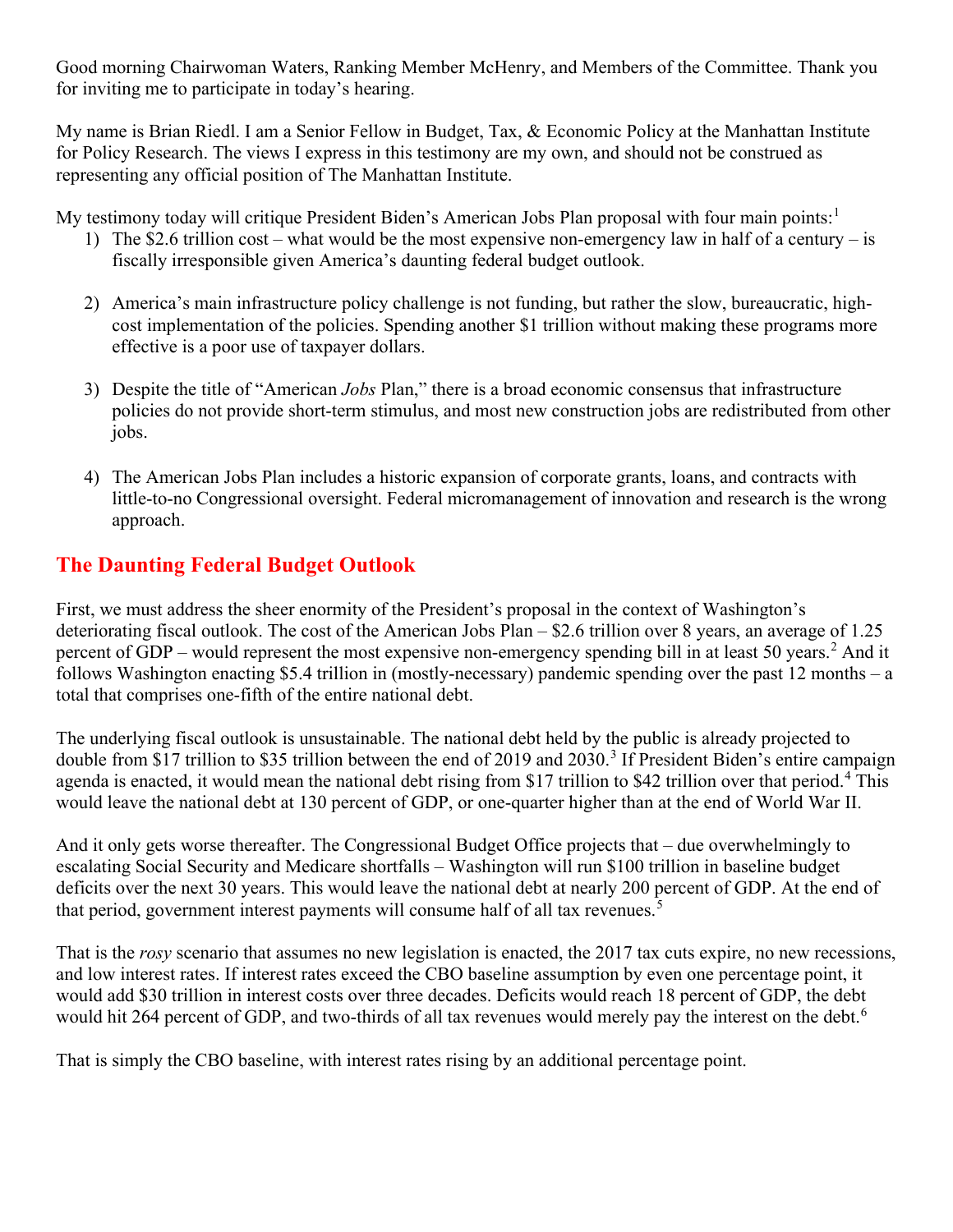

And that is why it is shortsighted to assert that low interest rates make this the right time to borrow. Washington is behaving like a subprime homeowner and making long-term debt commitments based on short-term interest rates. The average maturity of the U.S. debt is five years and declining, which means most of the national debt would quickly roll over into any future interest rate increase.

In short, the federal government is essentially gambling our fiscal future on the hope that interest rates never again exceed four percent. Because if they do, simple math shows that combining rising interest rates with a debt approaching 200 or 300 percent of GDP risks a catastrophic debt crisis.

In that context, Washington should focus on paying for our current escalating commitments before undertaking the most expensive non-emergency spending bill in half a century.

Some suggest that fully financing this infrastructure bill with new taxes would make it fiscally responsible. That is not the case. If a family facing a \$100,000 credit card debt suddenly finds a \$20,000 windfall, spending it all on expensive new furniture would not be a responsible use of that money simply because it is "fully paid for" by the windfall. Similarly, there is a limited universe of plausible tax increases on families and businesses.<sup>[7](#page-8-6)</sup>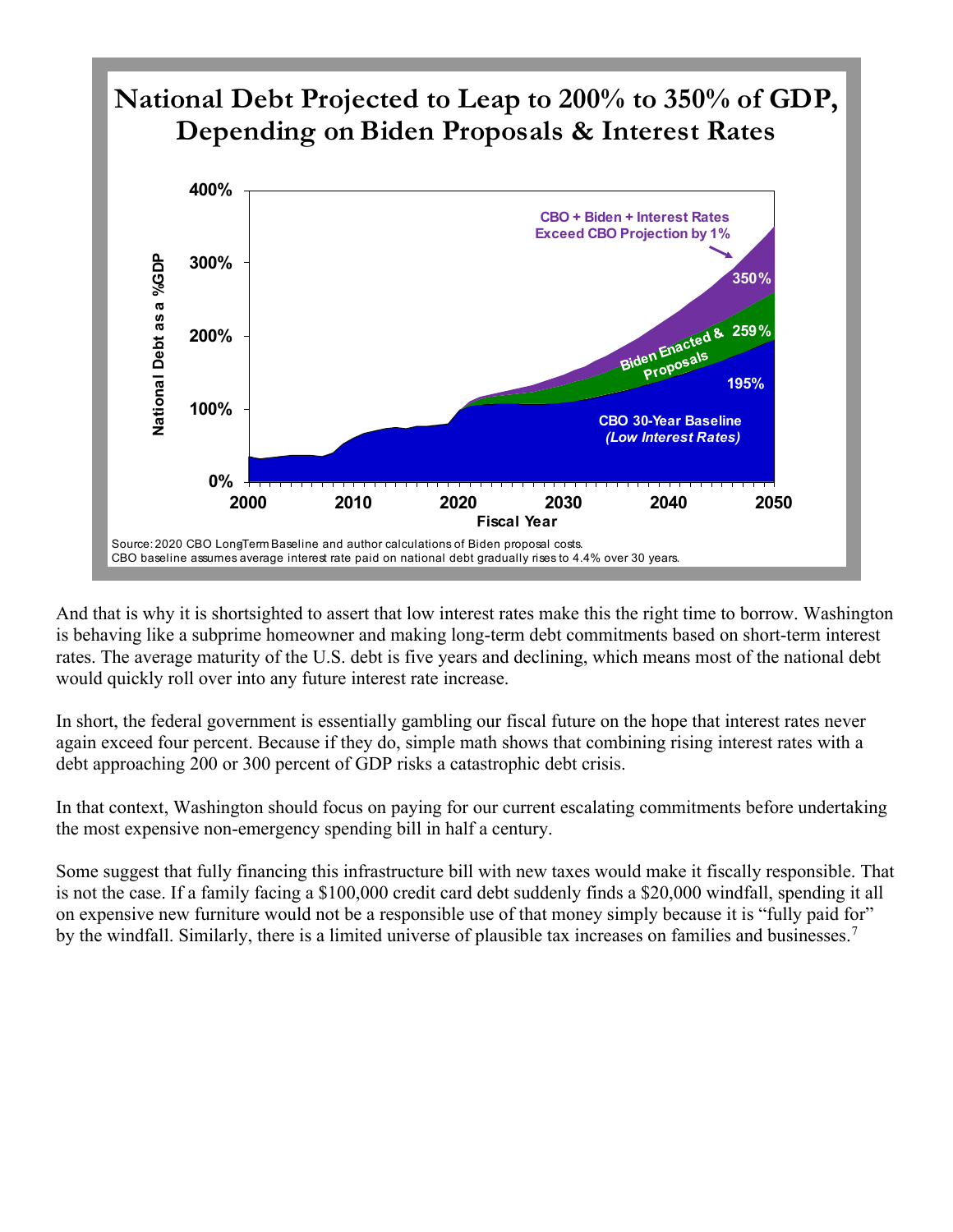### **Table 1 Leading Progressive Tax Proposals Cannot Even Finance Washington's Current Spending Promises, Much Less Any New Programs**

| <b>Progressive Tax Proposal &amp; 10-Year Savings (SBillions)</b> |                                                                           |
|-------------------------------------------------------------------|---------------------------------------------------------------------------|
| \$1,750                                                           | Biden Business Tax Proposals - Infrastructure Proposal                    |
| 455                                                               | Repeal Entire TCJA, Including Low-Income Provisions                       |
| 189                                                               | Impose 70% Tax Rate for Income over \$10 Million                          |
| 224                                                               | Cap Deductions at 28% Value Above \$400k AGI                              |
| 2,180                                                             | Eliminate Wage Cap for 12.4% Social Security Tax (No Credit for Benefits) |
| 2,000                                                             | Tax Capital Gains as Ordinary Income plus Implement Mark-to-Market        |
| 1,000                                                             | <b>Aggressively Reduce Domestic Corporate Tax Preferences</b>             |
| 752                                                               | Financial Transactions Tax of 0.1%                                        |
| 103                                                               | "Bank Tax" of 0.15% on Large Financial Institutions                       |
| 2,263                                                             | Sanders 8% Wealth Tax                                                     |
| 383                                                               | Sanders Estate Tax Rate as High as 77%                                    |
| 1,033                                                             | Carbon Tax at \$25/Metric Ton - No Rebate for Low-Income Households       |
| 12,331                                                            | <b>Total Tax Increases (4.6% of GDP)</b>                                  |

#### *Sources: CBO, Tax Policy Center, Tax Foundation, Social Security Administration, and Committee For a Responsible Federal Budget. Net interest savings would approximately offset lost revenue from interactive effects.*

Enacting all of these taxes would not even close the current 10-year projected budget deficit of \$14.3 trillion, much less finance the President's new spending proposals.<sup>[8](#page-8-7)</sup> And even if they did, the escalating spending levels projected by CBO would re-open large budget deficits in the 2030s and 2040s.

In short, it will take aggressive tax increases – or drastic and painful spending cuts – just to finance Washington's current commitments. Applying the easiest \$2 trillion in taxes to a historic spending expansion simply leaves fewer options to close the remaining deficits. The only people left to pay the remaining taxes will be the middle class.

And we still have not even got to the forthcoming release of the "human infrastructure" portion of the that is expected to push the total price tag as high as \$4 trillion.<sup>[9](#page-9-0)</sup>

Large spending increases create the difficult financing choice between using up our limited plausible tax increases, and going deeper into debt. The American Jobs Plan includes approximately \$1.8 trillion in new corporate taxes that dwarf the \$300 billion in net corporate tax cuts (over ten years) enacted in the 2017 Tax Cuts and Jobs Act. That law reduced the corporate tax rate from 35 percent to 21 percent, but offset most of those savings by curtailing key business tax preferences. The president would raise the corporate rate back to 28 percent (33 percent including state taxes) – restoring America to the highest rate in the OECD – while also raising international taxes and retaining the lost 2017 tax deductions. Moreover, the president would severely weaken the 2017 tax reforms that finally gave U.S. multinational corporations a more level playing field when competing internationally. Now, once again, American companies abroad may face higher tax rates than our global competitors.

## Additionally, the Tax Foundation estimates that:

"*An increase in the federal corporate tax rate to 28 percent would raise the U.S. federal-state combined tax rate to 32.34 percent, highest in the OECD and among Group of Seven (G7) countries, harming U.S. economic competitiveness and increasing the cost of investment in America. We estimate that this would reduce long-run economic output by 0.8 percent, eliminate 159,000 jobs, and reduce wages by 0.7 percent. Workers across the income scale would bear much of the tax increase. For example, the bottom 20 percent of earners would on average see a 1.45 percent drop in after-tax income in the long run."[10](#page-9-1)*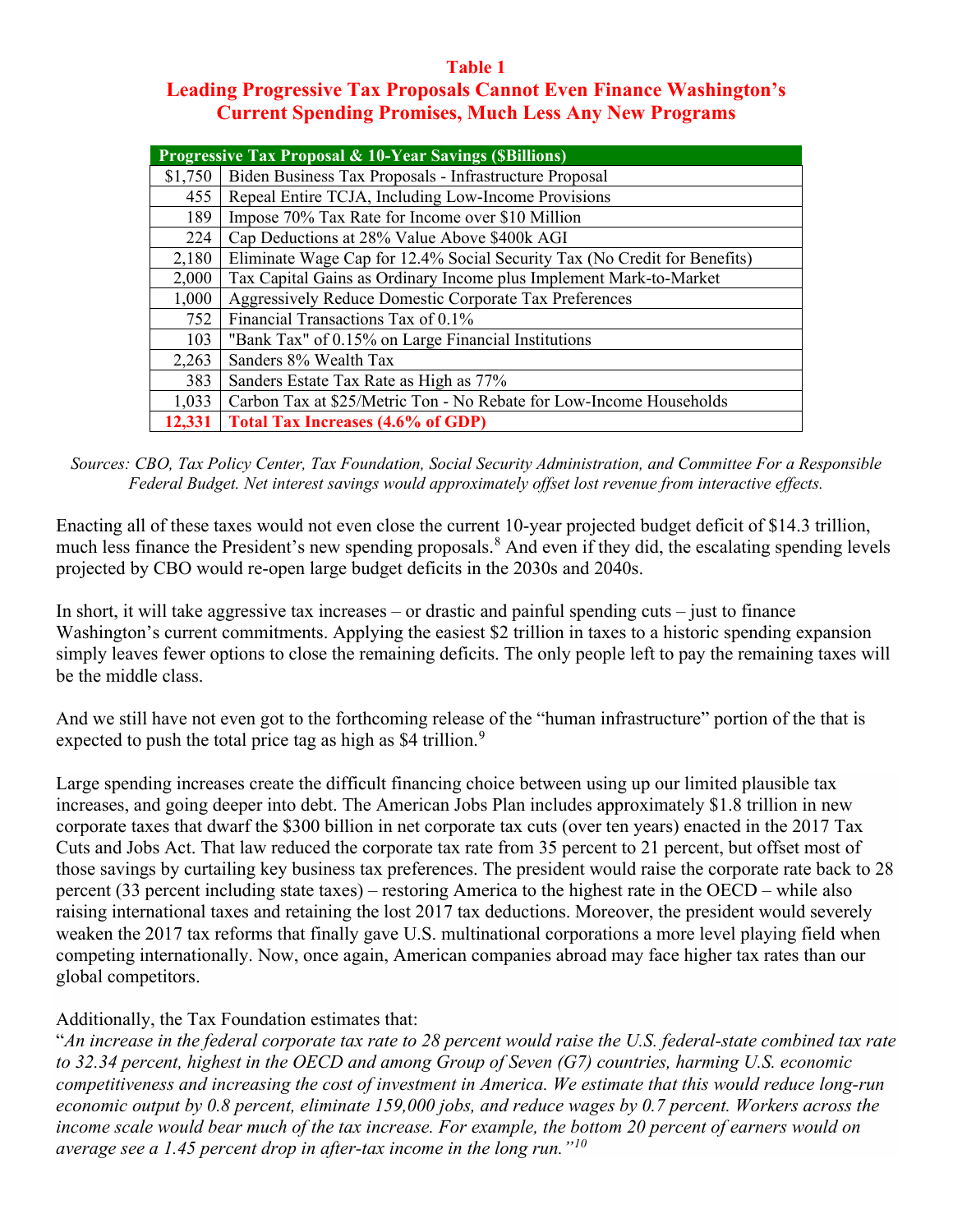## **Infrastructure: Throwing \$1 Trillion at an Unreformed, Broken System**

Our infrastructure can certainly use some upgrades, particularly its roads and electrical grid. That said, the crumbling state of American infrastructure has been overstated. A 2019 report of the World Economic Forum ranked the United States' infrastructure *first* among the 10 geographically largest countries (i.e., the countries that likely have the most extensive infrastructure needs).<sup>[11](#page-9-2)</sup>

Similarly, last year a Congressional Research Service report titled "*The Condition of Highway Bridges Continues to Improve*" noted that "the number and share of bridges in poor condition have dropped significantly over the past 20 years. Furthermore, repairing every deficient bridge in just a few years is unrealistic, and not every bridge repair is likely to be justified when considering both the economic benefits and costs. FHWA's own analysis of bridge data suggests a relatively modest increase in spending could substantially reduce or eliminate the backlog of economically justifiable investments if sustained over a 20-year period."<sup>[12](#page-9-3)</sup>

Spending levels remain healthy. Transportation infrastructure spending (adjusted for inflation) rose from \$332 to \$371 billion between 2008 and 2018.[13](#page-9-4) Government spending on transportation and water infrastructure at all levels is 2.3 percent of the GDP (\$440 billion), just slightly below the 30-year average of 2.5 percent.<sup>[14](#page-9-5)</sup> That said, there has been a modest shift from capital spending to operations and maintenance. Spending on energy and the electrical grid continues to rise, although challenges remain.<sup>[15](#page-9-6)</sup>

America's main infrastructure challenge is not spending levels, but rather its general ineffectiveness per dollar spent. In 2016, CBO released a report entitled "*The [Macroeconomic](https://www.cbo.gov/sites/default/files/114th-congress-2015-2016/reports/51628-Federal_Investment.pdf) and Budgetary Effects of Federal [Investment](https://www.cbo.gov/sites/default/files/114th-congress-2015-2016/reports/51628-Federal_Investment.pdf)*." Economist Scott Hodge succinctly summarizes the reports three leading conclusions: <sup>[16](#page-9-7)</sup>

- 1. "Federal investments deliver only half the economic returns as private sector investments, 5 percent versus 10 percent.
- 2. A dollar of federal spending results in only \$0.67 worth of actual investment because state, local, and private sector entities reduce their spending in response to the federal dollars.
- 3. Federal investment financed by debt or taxes could do more economic harm than good because federal borrowing and taxes crowd out private investment. To avoid harming the economy, federal investments should be financed by cuts in other discretionary programs."

Diving deeper, America's transportation infrastructure is among the most expensive, bureaucratic, and [slowly](https://www.governing.com/community/Why-Cant-We-Build-Infrastructure-Cheaply-Quickly-and-Well.html) built in the world.<sup>[17](#page-9-8)</sup> Consider that:

- The cost of interstate construction spending per mile quadrupled from 1960 through 1990, and has continued to grow since then (adjusted for inflation).<sup>[18](#page-9-9)</sup>
- Labor costs are higher in part because the Davis-Bacon Act, which mandates that those awarded government contracts pay a "prevailing wage," raises wage costs by as much as 22 percent.<sup>[19](#page-9-10)</sup>
- America requires many more workers to do the same construction work as Europe.<sup>[20](#page-9-11)</sup>
- Most U.S. construction projects are performed only during the workday, while much of Europe has round-the-clock shifts.[21](#page-9-12)
- U.S. subway systems are by far the most expensive to build in the world, and in New York City cost quadruple the world average to build. The difference is high labor costs, poor contractor work, poor oversight, and defensive designs meant to avoid a cascade of stakeholder lawsuits related to environmental and historical artifact protection.<sup>[22](#page-9-13)</sup>
- Coordination between various local governments and stakeholders while often necessary brings endless delays and veto points, particularly for transportation projects.
- Nearly a century ago, the Empire State Building was built in 410 days. More recently, Boston's Big Dig took 25 years from planning to completion. Today, California's high-speed rail is expected to take nearly 40 years from planning to completion. Some delays are helpful – we want to ensure safety and environmental protection – but the U.S. has become a global outlier.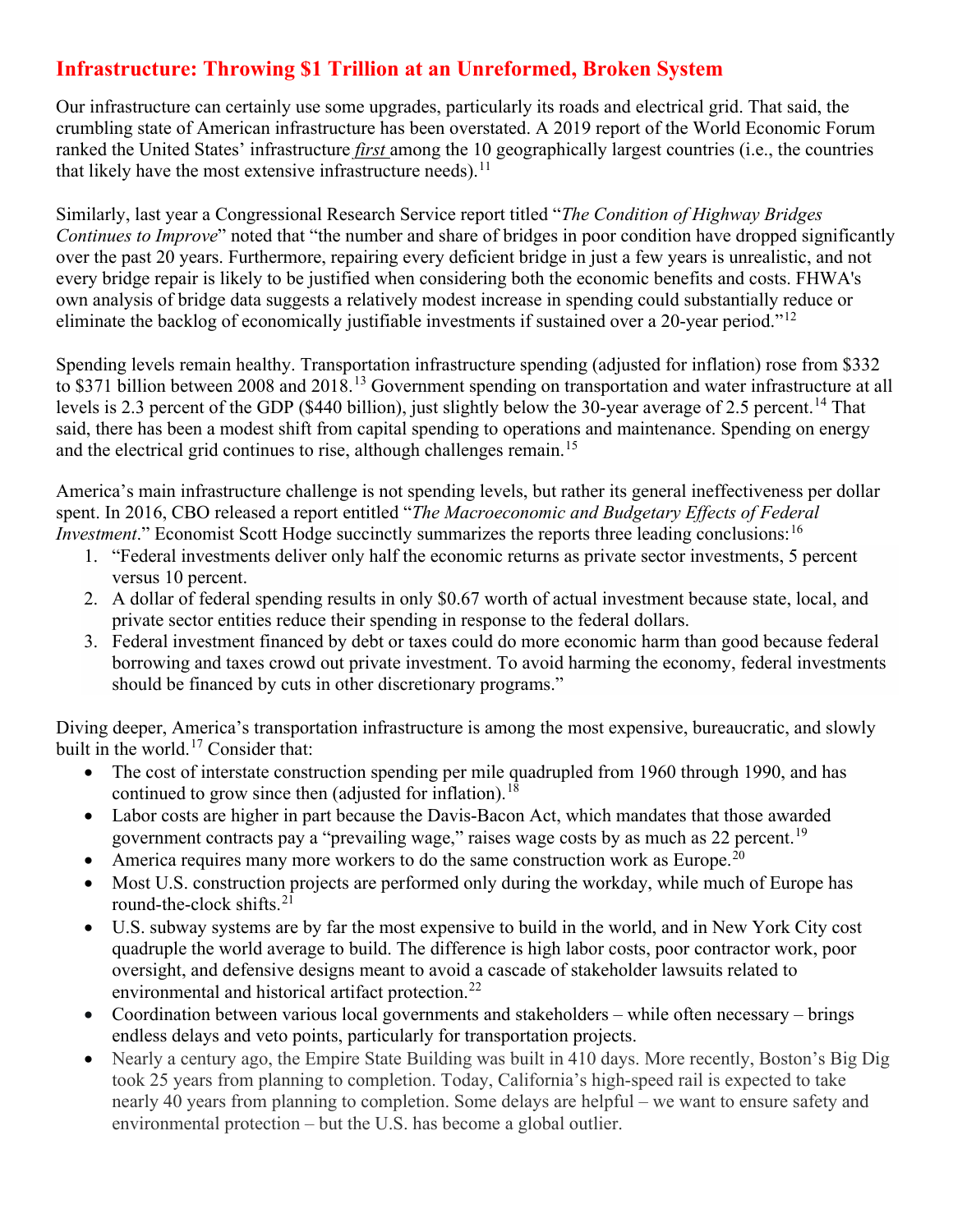A major cause of delays are the necessary-but-slow Environmental Impact Statements and Historical Artifact Reviews. Consider that:

- Environmental reviews commonly exceed 1,000 pages and require on average seven years to complete (compared to no more than one to two years in Canada and 3.5 years in the European Union).<sup>[23](#page-9-14)</sup>
- Several environmental impact statements now take more than 17 years to complete and no ground can be broken until the project has survived the legal process, including appeals by any litigant.<sup>[24](#page-9-15)</sup>
- In America unlike many other countries environmental and historical reviews can be challenged in court by a wide range of stakeholders, and these challenges can take years or even decades to be decided. Other countries use faster, non-judicial options to enforce these regulations, rather than expensive and time-consuming lawsuits that essentially become a project veto.<sup>[25](#page-9-16)</sup>
- Citing one particularly egregious example, columnist Megan McArdle notes that "The Southeastern High Speed Rail Corridor was proposed in 1992. You will be thrilled to learn that in September 2017, the Department of Transportation announced the completion of the project's Tier II Draft Environmental Impact Statement."[26](#page-9-17)

President Biden's physical infrastructure component throws \$1 trillion at this broken system. In fact, it would raise costs further by tightening higher-wage requirements and imposing stricter "Buy America" requirements that limit trade and lower-cost options. And it allocates more funding to transit and high-speed rail (\$165 billion) than highways, roads, and bridges (\$115 billion) despite the [surging costs](https://www.city-journal.org/high-costs-construction-delays-plague-ca-high-speed-rail)<sup>[27](#page-9-18)</sup> and declining public [interest](https://www.cato.org/policy-analysis/transit-urban-parasite)<sup>[28](#page-9-19)</sup> in the former.

There is certainly a case for increasing infrastructure investment. But any new funding should be accompanied by reforms to spend that money more effectively.

The \$213 billion proposal to build, rehabilitate, and retrofit millions of homes is expensive and vaguely defined. While public housing should obviously not be left in disrepair, lawmakers should focus more on housing vouchers that provide low-income families with more options to escape public housing if they so choose. Thus, building more private housing and addressing zoning restrictions would be more helpful. That said, local communities must play a lead role. Additionally, the proposal to "build, preserve, and retrofit homes" is vaguely defined, and it is unclear if tax credits will be sufficient to bring such expensive projects – especially given the push for more expensive unionized workers in an industry that is only 13 percent unionized.<sup>[29](#page-10-0)</sup>

A more effective infrastructure initiative would not require such extreme federal micromanagement – or as much new funding. State and local governments are sitting on \$350 billion in recent stimulus grants to close budget deficits that in many states [no longer exist.](https://www.crfb.org/blogs/state-and-local-governments-do-not-need-half-trillion-covid-relief)<sup>[30](#page-10-1)</sup> Infrastructure investment would be a perfect use of this one-time cash infusion. Additionally, The President's call for \$50 billion in direct funding for public school building upgrades and construction is not necessary when states are flush with [\\$180 billion](https://www.thedailybeast.com/dollar19-trillion-is-too-much-and-biden-and-the-democrats-know-it) in K-12 capital grants from earlier stimulus bills.<sup>[31](#page-10-2)</sup>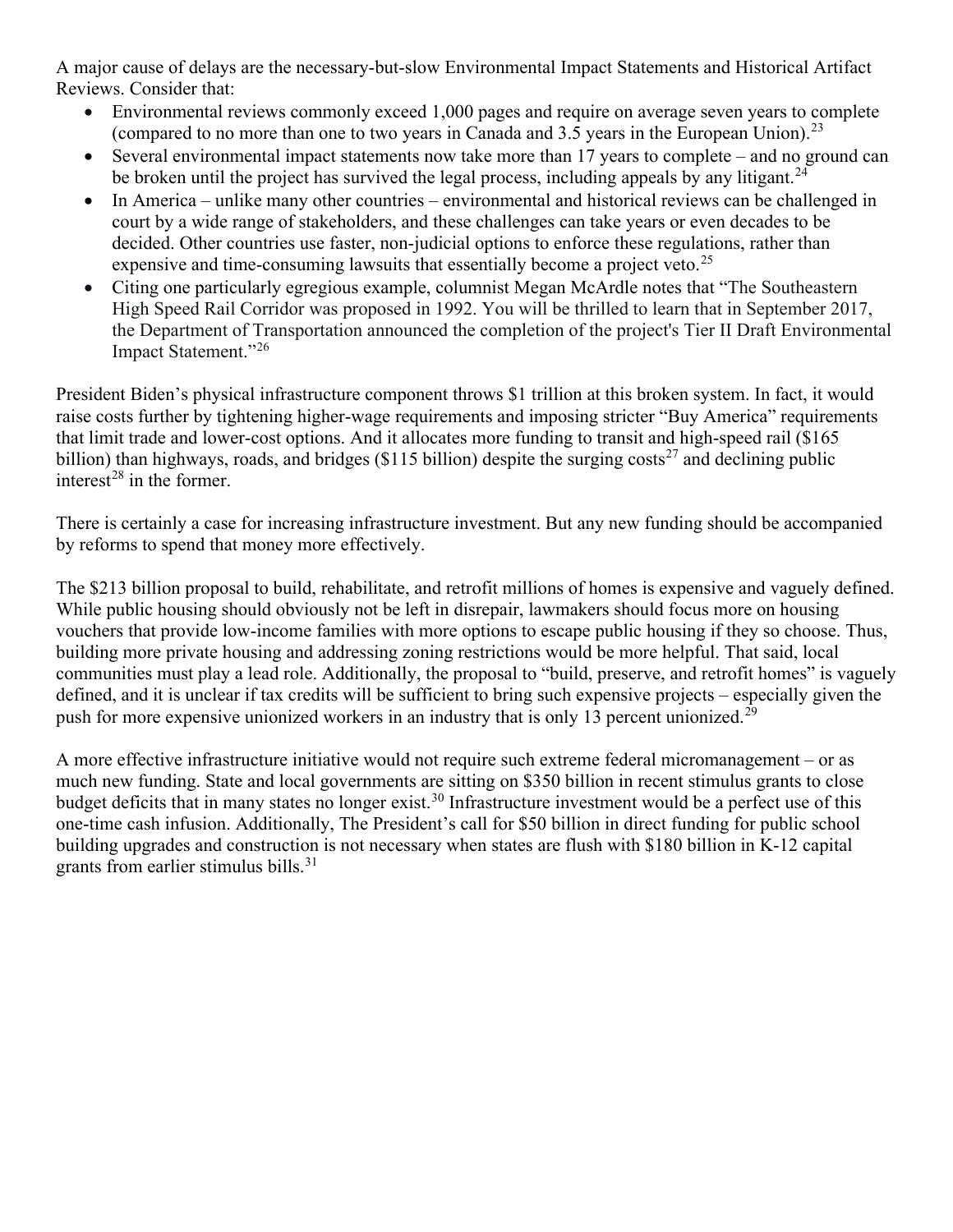## **Historic Expansion of Corporate Welfare – With Seemingly No Congressional Oversight**

Yet only half of this proposal is truly about infrastructure. The largest single proposal is \$400 billion for longterm care for the elderly and disabled. The rest of the American Jobs Plan largely consists of one of the largest corporate welfare proposals in history.

Specifically, the Biden administration is trying to position itself as the center of scientific innovation. Instead of merely encouraging research, development, and commercialization by providing tax incentives for investment and R&D, and tightening intellectual property and patent laws, Washington would micromanage the innovation process by steeply raising corporate tax rates, and then returning hundreds of billions of dollars in federal grants to companies that undertake government-approved projects. Advocates point to past federal loans to Tesla that were fully repaid by the flourishing company. However, today's promising companies have no problem securing loans and equity from a financial system awash in capital and low interest rates.

The administration's almost limitless discretion in dispensing hundreds of billions of dollars risks becoming a budget-busting slush fund for favored industries, businesses, and allies. The electric vehicle industry would receive \$174 billion. Broadband subsidies would total \$100 billion, even as the broadband industry already invests more than [\\$50 billion](https://progressivepolicy.org/blogs/investment-heroes-2020/) annually in infrastructure.<sup>[32](#page-10-3)</sup> There is a \$25 billion "ambitious projects" fund in transportation, \$52 billion domestic manufacturing fund, \$31 billion venture capital fund, \$27 billion "Clean Energy and Sustainability Accelerator," \$14 billion commerce competitiveness fund, \$35 billion climate innovation fund, and \$30 billion "innovation and job creation" fund.

Central planning is labor intensive, and distributing all these grants would require a staggering number of new federal offices, boards, and agencies. The Department of Commerce would create a \$50 billion office "dedicated to monitoring domestic industrial capacity and funding investments to support production of critical goods." The proposal would also spend "\$20 billion in regional innovation hubs and a Community Revitalization Fund." A "technology directorate" would coordinate countless new initiatives lavishing money on the computing, communications, energy, and biotech sectors. Another program would "bring together industry, academia, and government to advance technologies and capabilities critical to future competitiveness."

But when Washington chooses the wrong winners and losers, the taxpayers pay. The last similar corporate welfare push was in the 2009 stimulus. Back then, a *Washington Post* [investigation](https://www.washingtonpost.com/solyndra-politics-infused-obama-energy-programs/2011/12/14/gIQA4HllHP_story.html) revealed that President Obama's energy grant programs were so "infused with politics at every level" that the White House [reportedly](https://www.washingtonpost.com/solyndra-politics-infused-obama-energy-programs/2011/12/14/gIQA4HllHP_story.html) ignored red flags and expedited approval of a questionable \$535 million loan guarantee to the well-connected clean energy company Solyndra.<sup>[33](#page-10-4)</sup> It was later revealed that the company [brazenly misled](https://fortune.com/2015/08/27/remember-solyndra-mistake/) the administration on its application, and its subsequent bankruptcy left taxpayers holding the bag for the loan.<sup>[34](#page-10-5)</sup>

More examples abound. The Advanced Technology Program (ATP) was a longstanding Department of Commerce [program](https://www.heritage.org/budget-and-spending/report/the-advanced-technology-program-time-end-corporate-welfare-handout) intended to provide last-resort corporate financing to bring their newest technologies to the market.<sup>[35](#page-10-6)</sup> Several [scathing](https://www.gao.gov/assets/rced/oce-98-83r.pdf) [GAO](https://www.gao.gov/products/rced-96-47) [investigations](https://www.gao.gov/assets/rced-00-114.pdf) revealed that ATP eventually became a slush fund for Fortune 500 companies, in which federal grant reviewers lacked expertise in the fields they reviewed, and were easily (and purposely) misled by grant applicants seeking easy federal cash with few strings attached.<sup>[36](#page-10-7)</sup>

Consequently, just one-third of ATP grants successfully brought a product to market despite the technologies supposedly being ready to commercialize.<sup>[37](#page-10-8)</sup> Both parties terminated the ATP in 2005 as well as its flawed successor program in 2011. The American Jobs Plan would resuscitate and expand the same failed approach, and give agencies even more money to hand out.

The idea that Washington can successfully pick innovation winners and losers competently and with no political interference reflects the triumph of hope over experience. Yet central planning is popular with those who aspire to do the planning, and with the well-connected industries hoping to cash in on the government spending gold rush.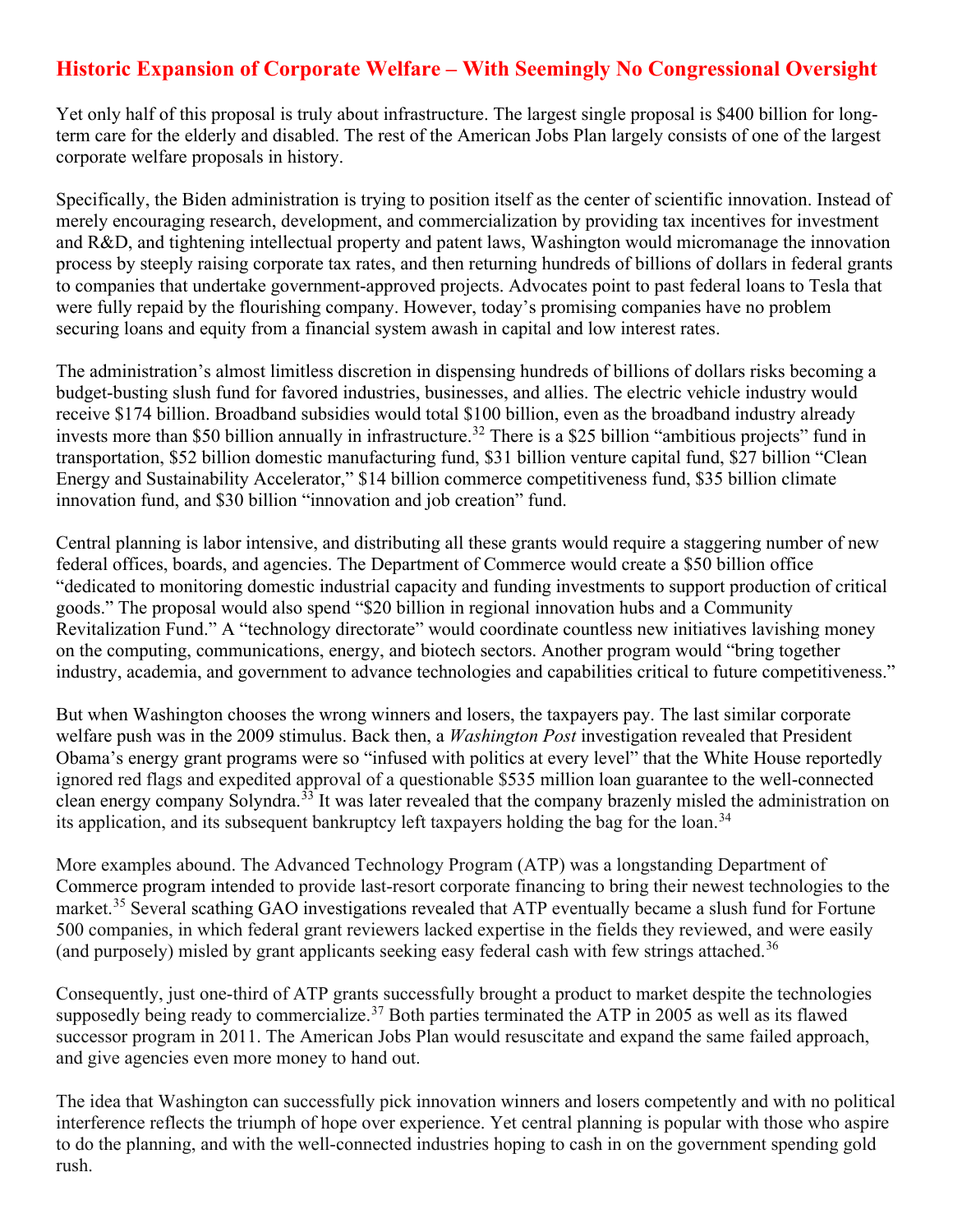## **Economists Agree: Infrastructure is** *not* **"Stimulus" or Job Creation**

Finally, let's address the "jobs" portion of the American Jobs Plan. The Biden Administration and other advocates assert that massive infrastructure spending will stimulate short-term economic growth and create jobs.

Economists across the political spectrum have debunked this myth for the obvious reason that infrastructure projects require several years of planning and regulatory reviews before they begin – at which point the economy has already recovered. In fact, as stated above, environmental impact statements typically take seven years to complete. After allocating \$94 billion for mostly "shovel-ready" stimulus projects in 2009, President Obama later joked that "Shovel-ready was not as … shovel-ready as we expected."

Former Obama White House chief economist Jason Furman and former Congressional Budget Office director Doug Elmendorf added that "In the past, infrastructure projects that were initiated as the economy started to weaken did not involve substantial amounts of spending until after the economy had recovered."<sup>[38](#page-10-9)</sup>

Delays are not the only stimulus barrier. Stanford economists John Cogan and John Taylor observed that state and local governments receiving 2009 federal stimulus infrastructure grants simply cut back on their own spending and borrowing almost dollar-for-dollar, completely negating the impact of the federal spending.<sup>[39](#page-10-10)</sup>

The stimulus case is also undermined by Washington distributing spending largely based on politics rather than local economic needs. Harvard economist Edward Glaeser revealed that 2009 stimulus dollars were disproportionately distributed to regions with lower unemployment rates that did not need stimulus. On one level, this makes sense -- many high unemployment regions are rural or losing population, and are thus not the best candidates for widening local highways or adding high-speed rail. However, this approach exposes the disconnect between the goals of infrastructure and job creation. Glaeser also [writes](https://www.city-journal.org/html/if-you-build-it-14606.html) that, unlike the past infrastructure projects that relied more on manual labor, today's "big infrastructure requires fancy equipment and skilled engineers, who aren't likely to be unemployed."[40](#page-10-11)

Because of these factors, a review of 2009 stimulus highway projects shows no sustained effect on county-level employment.<sup>[41](#page-10-12)</sup> Another study found that half of all new employees hired at firms that received stimulus dollars had peen poached from other firms (rather than coming from the ranks of the unemployed), and many of these companies were forced to turn down other construction projects to accommodate the new "stimulus" projects.<sup>[42](#page-10-13)</sup>

Overall, CRS examined highway spending and concluded that "to the extent that financing new highways [comes from] reducing expenditures on other programs or by deficit finance . . . the net impact on the economy of highway construction in terms of both output and employment could be nullified or even negative." $43$ 

Adherents to the infrastructure stimulus argument should consider the case of Japan, which responded to a sustained economic downturn with \$6.3 trillion in infrastructure investment between 1991 and 2008.<sup>[44](#page-10-15)</sup> One of the largest investments in airports, trains, highways, and tunnels in world history helped push Japan's national debt from 38 percent to 140 percent of GDP, yet its per-capita GDP was roughly the same in 2008 as in 1994.

Third, political considerations can limit the stimulative effect of infrastructure. The geographic distribution of infrastructure spending has historically been driven by the political leverage of lawmakers, as well as political considerations within federal agencies. It is naïve to expect politics remove to be removed from the allocations.

Consequently, Washington has historically over-invested in large vanity projects that provide ribbon-cutting ceremonies. such as high-speed rail, the expansion of interstate highways, and the famous (and eventually cancelled) \$223 million "Bridge to Nowhere." However, economist Aaron Renn has shown that "America's infrastructure crisis is local," and repairing local streets, bridges, and potholes is a much higher and more affordable priority. These locally managed projects are often ineligible for federal funding.<sup>[45](#page-10-16)</sup>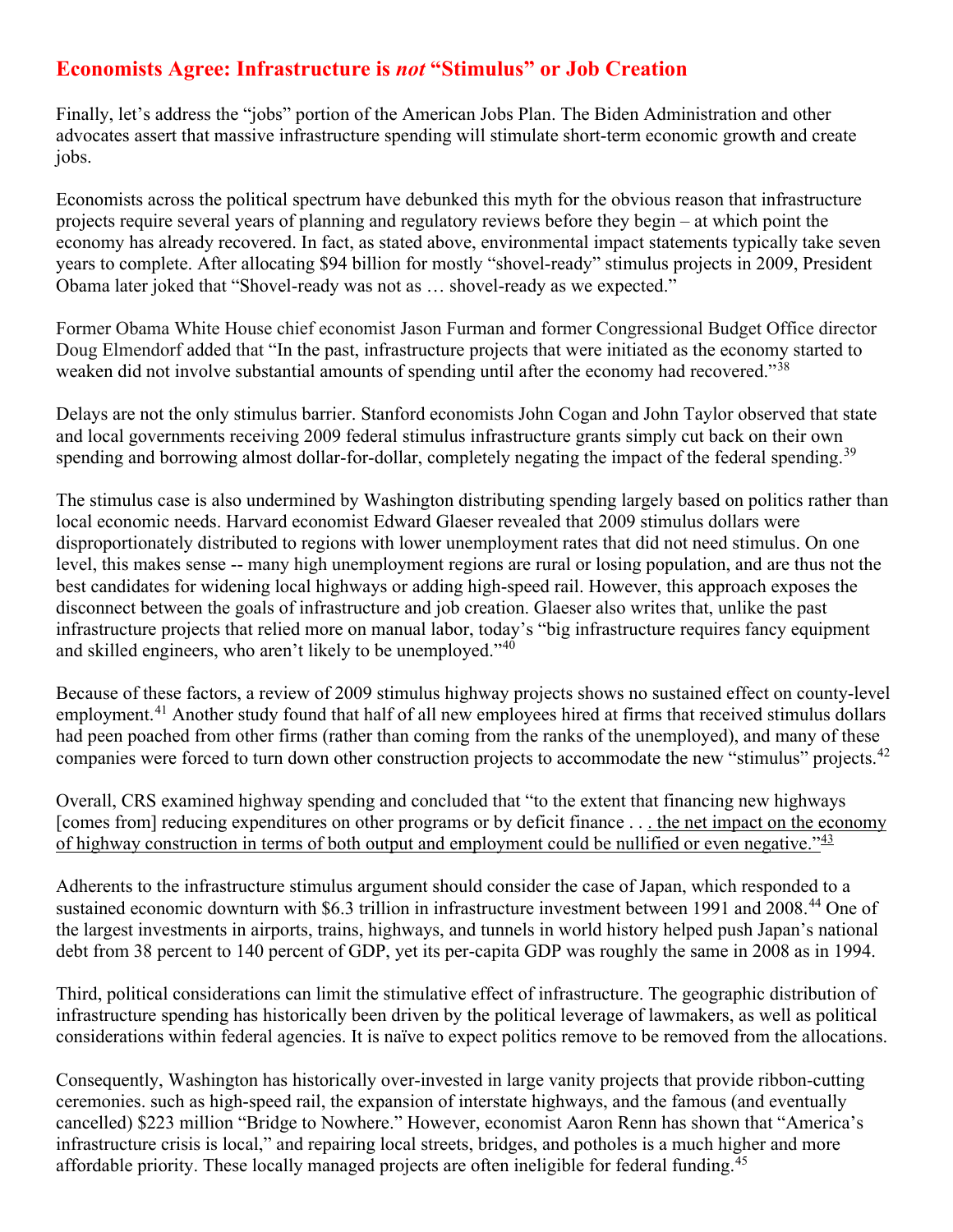State governments face their own mis-aligned incentives with federal dollars. A state funding a \$100 million project with its own transportation revenues must convince its taxpayers that the project will provide \$100 million in value. By contrast, if the state is required to put up just \$20 million of its own funds -- and can use a federal infrastructure grant for the remaining \$80 million -- it need only convince its citizens that the project is worth \$20 million. In other words, the ability to offload the costs on the federal government makes states more cavalier with how the funds are spent.

Consequently, past infrastructure stimulus bills and reauthorizations have not sufficiently relieved traffic congestion, repaired bridges and roads, or improved waterways. Instead, they brought unfinished high-speed rail projects, cost overruns, a \$3.4 million "eco-passage"<sup>[46](#page-10-17)</sup> to help turtles cross a highway in Tallahassee, Fla., and a \$54 million "Napa Valley Wine Train."<sup>[47](#page-10-18)</sup> Better to eliminate the federal middleman and empower state and local governments to more easily raise the funds to finance local projects based on local priorities.

## **Conclusion: Fix the System First, and Be Fiscally Responsible**

The laws of economics have not been repealed. Budget constraints still exist. Doubling or tripling the national debt is extraordinarily reckless. There is no guarantee that interest rates will never rise again – indeed such a result is overwhelmingly likely. There are no plausible taxes that can finance the projected spending levels, and counting on the Federal Reserve to monetize much of this debt is a recipe for economic chaos.

More specifically, a \$400 billion long-term care expansion – whatever its merits – has no place in an infrastructure bill. Spending \$1 trillion on infrastructure without fixing the underlying waste, inefficiencies, and delays in our system represents an extraordinary missed opportunity, and confuses spending levels with outcomes. Giving the administration carte blanche to hand out hundreds of billions of dollars in corporate welfare simply doubles down on past policy mistakes. Lawmakers should first reform the infrastructure costs and delays, and encourage states to use their \$530 billion in federal aid to address local infrastructure priorities.

<span id="page-8-0"></span><sup>&</sup>lt;sup>1</sup> White House, "Fact Sheet: The American Jobs Plan," March 31, 2021, at  $\frac{https://www.wikipedia.org/briefing-room/statements-releases/2021/03/31/fact-sheet-the-american- jobs-plan/$ .

<span id="page-8-1"></span><sup>&</sup>lt;sup>[2](https://www.whitehouse.gov/briefing-room/statements-releases/2021/03/31/fact-sheet-the-american-jobs-plan/)</sup> Preliminary cost estimate from "What's in President Biden's American Jobs Plan?" Committee for a Responsible Federal Budget, April 2, 2021 at [https://www.crfb.org/blogs/whats-president-bidens-american-jobs-plan.](https://www.crfb.org/blogs/whats-president-bidens-american-jobs-plan)<br><sup>3</sup> Congressional Budget Office, The Budget and Economic Outlook: 2021 to 2031," February 11, 2021, at

<span id="page-8-2"></span>[https://www.cbo.gov/publication/56970.](https://www.cbo.gov/publication/56970) CBO projected a debt held by the public of \$33.3 trillion at the end of FY 2030, before the latest stimulus bill added \$2 trillion.

<span id="page-8-3"></span><sup>4</sup> Cost estimates of Biden campaign proposals are at Brian Riedl, "Joe Biden Has an \$11 Trillion Spending Plan. Can He Enact It?" The Dispatch, September 3, 2020, at [https://thedispatch.com/p/joe-biden-has-an-11-trillion-spending.](https://thedispatch.com/p/joe-biden-has-an-11-trillion-spending) Most of the \$11 trillion spending breakdown comes from the Biden campaign itself, and the \$3.5 trillion in taxes comes from the Brookings/Urban Tax Policy Center.

<span id="page-8-4"></span><sup>5</sup> Calculated using Congressional Budget Office, "The 2020 Long-Term Budget Outlook," at September 21, 2020, at <https://www.cbo.gov/publication/56516> and the "Long-Term Budget Projections" tab.

For more analysis of these long-term deficits, see Brian Riedl, "Spending, Taxes, & Deficits: A Book of Charts," Manhattan Institute, October 26, 2020, at [https://economics21.org/brian-riedl-on-taxes-spending-deficit.](https://economics21.org/brian-riedl-on-taxes-spending-deficit)<br><sup>6</sup> Calculated using Congressional Budget Office, "The 2020 Long-Term Budget Outlook," at September 21, 2020, at

<span id="page-8-5"></span><https://www.cbo.gov/publication/56516> and the "Long-Term Budget Projections" tab.

<span id="page-8-6"></span><sup>&</sup>lt;sup>7</sup> For a sample proposal to stabilize the long-term debt, see Brian Riedl, "A Comprehensive Federal Budget Plan to Avert a Debt Crisis," Manhattan Institute, October 10, 2018, at [https://www.manhattan-institute.org/html/report-comprehensive](https://www.manhattan-institute.org/html/report-comprehensive-federal-budget-plan-avert-debt-crisis-11497.html)[federal-budget-plan-avert-debt-crisis-11497.html.](https://www.manhattan-institute.org/html/report-comprehensive-federal-budget-plan-avert-debt-crisis-11497.html)

<span id="page-8-7"></span><sup>8</sup> Congressional Budget Office, The Budget and Economic Outlook: 2021 to 2031," February 11, 2021, at [https://www.cbo.gov/publication/56970.](https://www.cbo.gov/publication/56970) CBO projected a \$12.3 trillion deficit from FY 2022-2031, before the latest \$2 trillion stimulus bill.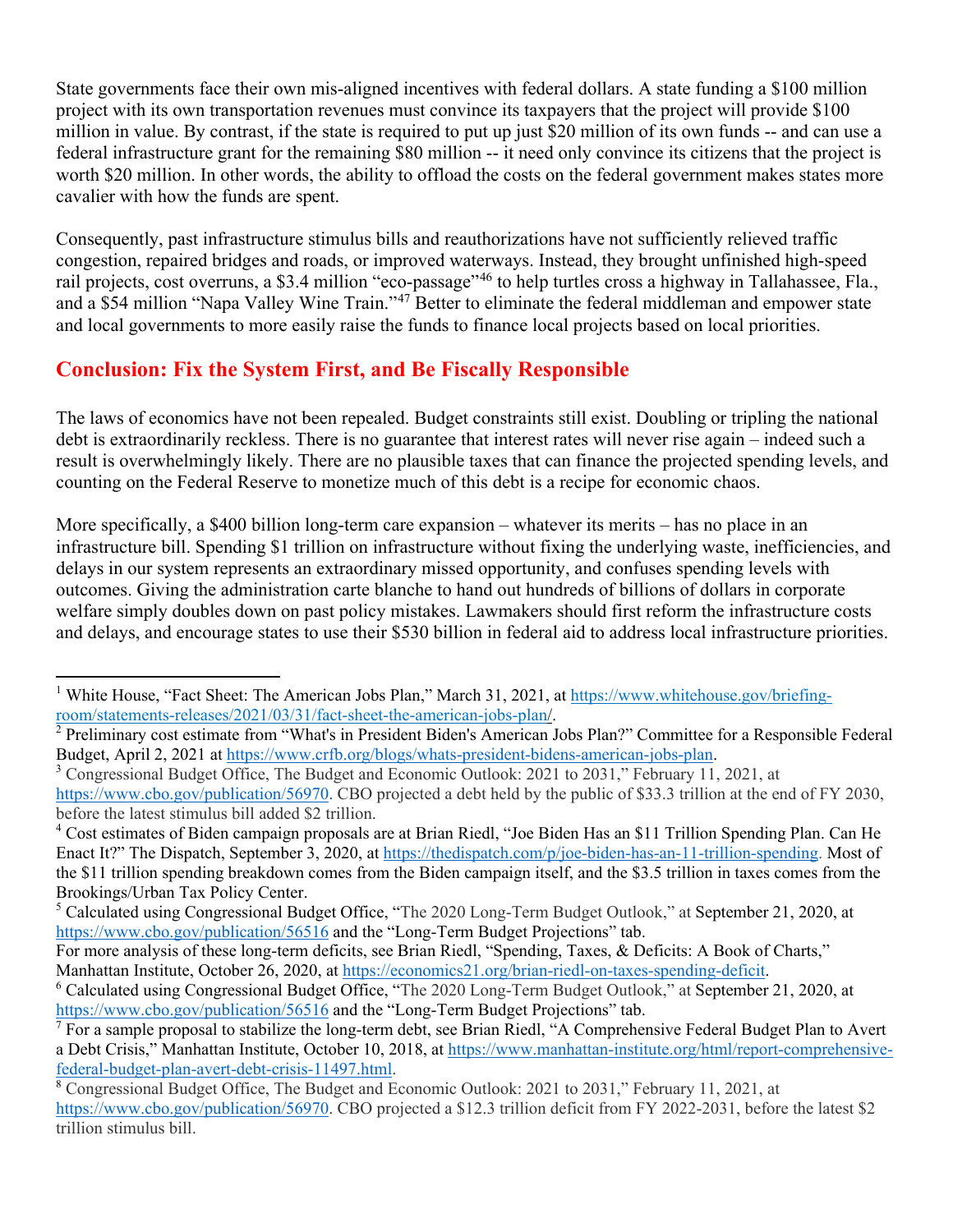<span id="page-9-0"></span><sup>9</sup> Jeff Stein, "White House dramatically increased tax proposal as it sought to address tensions over next big spending plan," Washington Post, March 29, 2021, at [https://www.washingtonpost.com/us-policy/2021/03/29/biden-infrastructure](https://www.washingtonpost.com/us-policy/2021/03/29/biden-infrastructure-taxes-spending-plan/)[taxes-spending-plan/.](https://www.washingtonpost.com/us-policy/2021/03/29/biden-infrastructure-taxes-spending-plan/)<br><sup>10</sup> Garrett Watson and William McBride, "Evaluating Proposals to Increase the Corporate Tax Rate and Levy a Minimum

<span id="page-9-1"></span>Tax on Corporate Book Income," Tax Foundation, February 24, 2021, at [https://taxfoundation.org/biden-corporate-](https://taxfoundation.org/biden-corporate-income-tax-rate/)

<span id="page-9-2"></span>[income-tax-rate/.](https://taxfoundation.org/biden-corporate-income-tax-rate/)<br><sup>11</sup> Klaus Schwab (editor), The Global Competitiveness Report: 2019, World Economic Forum, at [http://www3.weforum.org/docs/WEF\\_TheGlobalCompetitivenessReport2019.pdf.](http://www3.weforum.org/docs/WEF_TheGlobalCompetitivenessReport2019.pdf) For a discussion, see also Charles Lane, "No, America's infrastructure is not 'crumbling'," Washington Post, April 6, 2021 at [https://www.washingtonpost.com/opinions/no-americas-infrastructure-is-not-crumbling/2021/04/06/ab97cc50-9554-11eb-](https://www.washingtonpost.com/opinions/no-americas-infrastructure-is-not-crumbling/2021/04/06/ab97cc50-9554-11eb-a6d0-13d207aadb78_story.html)

<span id="page-9-3"></span>[a6d0-13d207aadb78\\_story.html.](https://www.washingtonpost.com/opinions/no-americas-infrastructure-is-not-crumbling/2021/04/06/ab97cc50-9554-11eb-a6d0-13d207aadb78_story.html)<br><sup>[12](https://www.washingtonpost.com/opinions/no-americas-infrastructure-is-not-crumbling/2021/04/06/ab97cc50-9554-11eb-a6d0-13d207aadb78_story.html)</sup> William J. Mallett, "Condition of Highway Bridges Continues to Improve," Congressional Research Service Insight #IN11395, May 19, 2020, at [https://crsreports.congress.gov/product/pdf/IN/IN11395.](https://crsreports.congress.gov/product/pdf/IN/IN11395)<br><sup>13</sup> Bureau of Transportation Statistics, "Transportation Expenditures by Mode and Level of Government From Own

<span id="page-9-4"></span>Funds, Fiscal Year," Department of Transportation, at [https://www.bts.gov/content/transportation-expenditures-mode](https://www.bts.gov/content/transportation-expenditures-mode-and-level-government-own-funds-fiscal-year-current-millions)[and-level-government-own-funds-fiscal-year-current-millions.](https://www.bts.gov/content/transportation-expenditures-mode-and-level-government-own-funds-fiscal-year-current-millions) Figures then adjusted for inflation.

<span id="page-9-5"></span><sup>14</sup> Congressional Budget Office, "Public Spending on Transportation and Water Infrastructure, 1956 to 2017," October 2018 at https://www.cbo.gov/system/files/2018-10/54539-Infrastructure.pdf.

<span id="page-9-6"></span><sup>15</sup> American Society of Civil Engineers, "2021 Report for America's Infrastructure," Energy chapter, at [https://infrastructurereportcard.org/cat-item/energy/.](https://infrastructurereportcard.org/cat-item/energy/)

<span id="page-9-7"></span><sup>16</sup> Summary appears at Scott A. Hodge, "CBO Study: Benefits of Biden's \$2 Trillion Infrastructure Plan Won't Outweigh \$2 Trillion Tax Hike," Tax Foundation, March 31, 2021, at [https://taxfoundation.org/biden-infrastructure-spending-tax](https://taxfoundation.org/biden-infrastructure-spending-tax-hike/)[hike/.](https://taxfoundation.org/biden-infrastructure-spending-tax-hike/) For full report, see Congressional Budget Office, The Macroeconomic and Budgetary Effects of Federal Investment," June 2016 at [https://www.cbo.gov/sites/default/files/114th-congress-2015-2016/reports/51628-](https://www.cbo.gov/sites/default/files/114th-congress-2015-2016/reports/51628-Federal_Investment.pdf)

<span id="page-9-8"></span>[Federal\\_Investment.pdf.](https://www.cbo.gov/sites/default/files/114th-congress-2015-2016/reports/51628-Federal_Investment.pdf) [17](https://www.cbo.gov/sites/default/files/114th-congress-2015-2016/reports/51628-Federal_Investment.pdf) For an overview, see Josh Barro, "Why New York Can't Have Nice Things. It costs three times more to build a subway station here than in London or Paris. What if we could change that?" New York Magazine, May 30, 2019, at [https://nymag.com/intelligencer/2019/05/new-york-infrastructure-costs.html.](https://nymag.com/intelligencer/2019/05/new-york-infrastructure-costs.html) Josh Barro, "Here's Why We've Failed to

Figure Out Why Infrastructure Costs So Much," New York Magazine, July 24, 2019, at

[https://nymag.com/intelligencer/2019/07/why-we-cant-figure-out-why-infrastructure-is-so-expensive.html.](https://nymag.com/intelligencer/2019/07/why-we-cant-figure-out-why-infrastructure-is-so-expensive.html) Alex Marshall, "Why Can't We Build Infrastructure Cheaply, Quickly and Well?" Governing, April 16, 2020, at

[https://www.governing.com/community/Why-Cant-We-Build-Infrastructure-Cheaply-Quickly-and-Well.html.](https://www.governing.com/community/Why-Cant-We-Build-Infrastructure-Cheaply-Quickly-and-Well.html)

<span id="page-9-9"></span><sup>18</sup> Alon Levy, "So You Want to Do an Infrastructure Project," Niskanen Center, March 16, 2021, at https://www.niskanencenter.org/wp-content/uploads/2021/03/levy-infastructure.pdf.

<span id="page-9-10"></span> $\frac{19}{19}$  Sarah Glassman, Michael Head, David G. Tuerck, and Paul Bachman, "The Federal Davis-Bacon Act: The Prevailing

Mismeasure of Wages," The Beacon Hill Institute at Suffolk University, February 2008, http://www.beaconhill.org/bhistudies/prevwage08/davisbaconprevwage080207final.pdf.

<span id="page-9-11"></span><sup>20</sup> Alex Marshall. "Why Can't We Build Infrastructure Cheaply, Quickly and Well?" Governing, April 16, 2020, at [https://www.governing.com/community/Why-Cant-We-Build-Infrastructure-Cheaply-Quickly-and-Well.html.](https://www.governing.com/community/Why-Cant-We-Build-Infrastructure-Cheaply-Quickly-and-Well.html)

<span id="page-9-12"></span> $21$  Alon Levy, "So You Want to Do an Infrastructure Project," Niskanen Center, March 16, 2021, at

[https://www.niskanencenter.org/wp-content/uploads/2021/03/levy-infastructure.pdf.](https://www.niskanencenter.org/wp-content/uploads/2021/03/levy-infastructure.pdf)

<span id="page-9-13"></span><sup>22</sup> Alon Levy, "So You Want to Do an Infrastructure Project," Niskanen Center, March 16, 2021, at

[https://www.niskanencenter.org/wp-content/uploads/2021/03/levy-infastructure.pdf.](https://www.niskanencenter.org/wp-content/uploads/2021/03/levy-infastructure.pdf)

<span id="page-9-14"></span> $\frac{23}{23}$  Mitch Daniels, Testimony before Senate Finance Committee, June 25, 2015, at

[https://www.purdue.edu/president/speeches/2015/150625-infrastructure-testimony.pdf.](https://www.purdue.edu/president/speeches/2015/150625-infrastructure-testimony.pdf)

<span id="page-9-15"></span> $^{24}$  Alon Levy, "So You Want to Do an Infrastructure Project," Niskanen Center, March 16, 2021, at [https://www.niskanencenter.org/wp-content/uploads/2021/03/levy-infastructure.pdf.](https://www.niskanencenter.org/wp-content/uploads/2021/03/levy-infastructure.pdf)

<span id="page-9-16"></span><sup>25</sup> Alon Levy, "So You Want to Do an Infrastructure Project," Niskanen Center, March 16, 2021, at https://www.niskanencenter.org/wp-content/uploads/2021/03/levy-infastructure.pdf<br><sup>26</sup> Megan McArdle, Twitter, February 13, 2019, at https://twitter.com/asymmetricinfo/status/1095787003189309448.

<span id="page-9-18"></span><span id="page-9-17"></span><sup>27</sup> Kerry Jackson, "The Low Spark of High-Speed Rail: California's bullet-train project is still under construction as delays and costs pile up," at February 25, 2021, at https://www.city-journal.org/high-costs-construction-delays-plague-ca-high-<br>speed-rail.<br><sup>28</sup> Pandal O'Toola "Transit: The Usher Persent. The set of the speed-

<span id="page-9-19"></span>Randal O'Toole, "Transit: The Urban Parasite. The costs of supporting the nation's urban transit industry are rising, yet ridership is declining." Cato Institute, Policy Analysis No. 889, April 20, 2020, at [https://www.cato.org/policy](https://www.cato.org/policy-analysis/transit-urban-parasite)[analysis/transit-urban-parasite.](https://www.cato.org/policy-analysis/transit-urban-parasite)